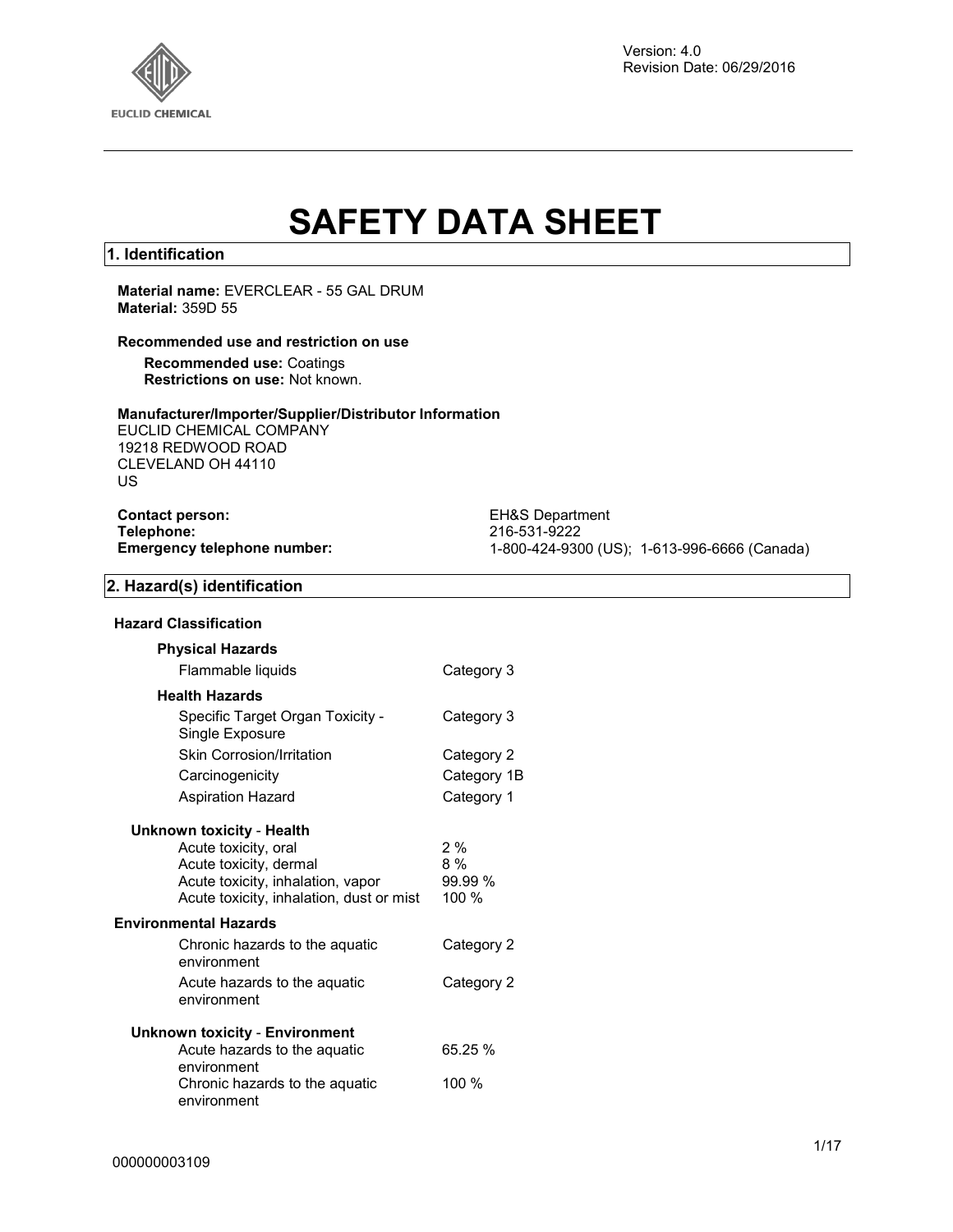

#### **Label Elements**

**Hazard Symbol:**



**Other hazards which do not result in GHS classification:**  Static accumulating flammable liquid can become electrostatically charged even in bonded and grounded equipment. Sparks may ignite liquid and vapor. May cause flash fire or explosion.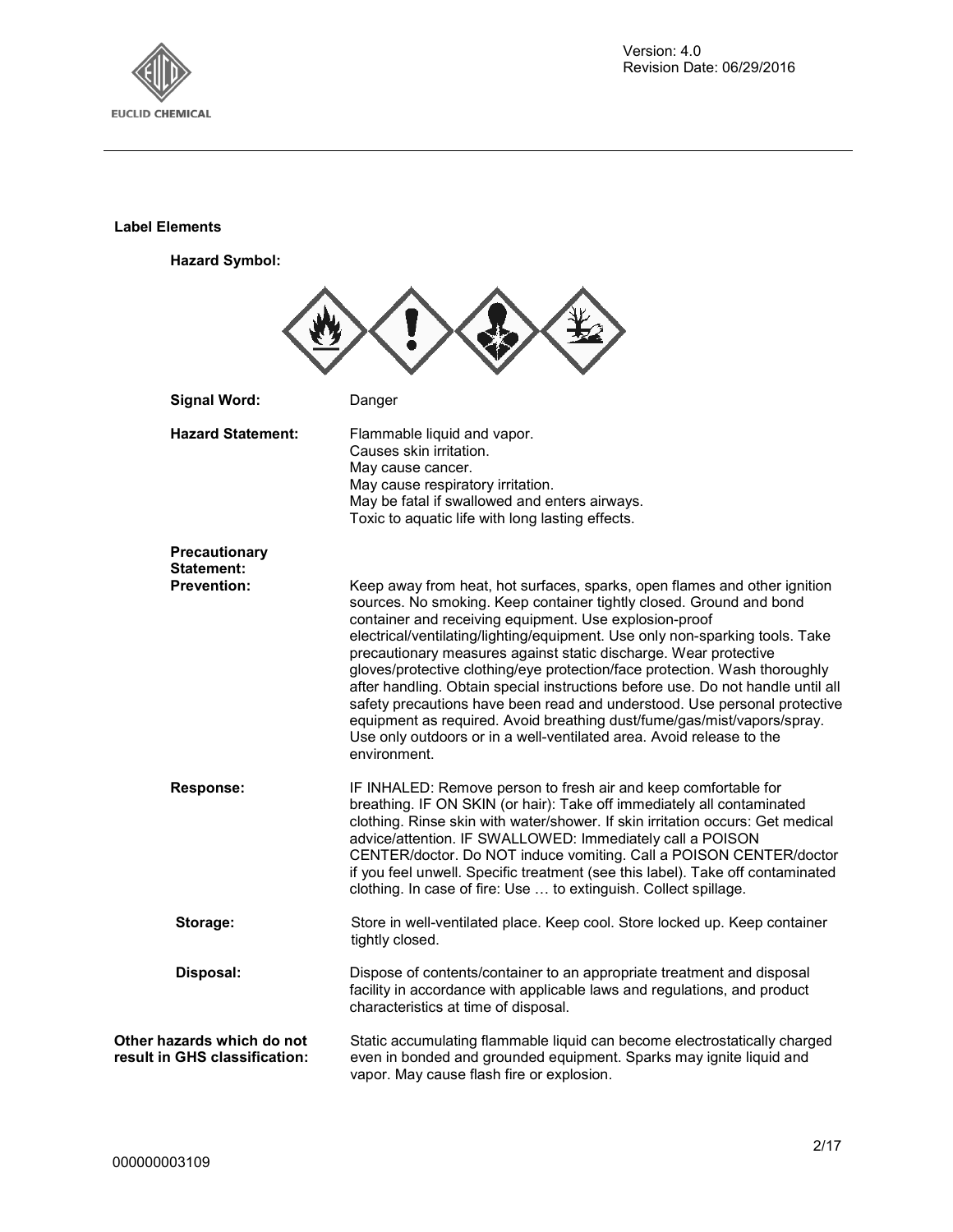

#### **3. Composition/information on ingredients**

#### **Mixtures**

| <b>Chemical Identity</b>       | <b>CAS number</b> | Content in percent (%)* |
|--------------------------------|-------------------|-------------------------|
| Aromatic petroleum distillates | 64742-95-6        | $30 - 60%$              |
| 1,2,4-Trimethylbenzene         | $95 - 63 - 6$     | $15 - 40%$              |
| 1.3.5-Trimethylbenzene         | 108-67-8          | $5 - 10%$               |
| Xvlene                         | 1330-20-7         | $1 - 5%$                |
| 1,2,3-Trimethylbenzene         | 526-73-8          | $1 - 5%$                |
| Cumene                         | $98 - 82 - 8$     | $1 - 5%$                |

\* All concentrations are percent by weight unless ingredient is a gas. Gas concentrations are in percent by volume.

# **4. First-aid measures Ingestion:** Rinse mouth. Call a physician or poison control center immediately. Never give liquid to an unconscious person. If vomiting occurs, keep head low so that stomach content doesn't get into the lungs. **Inhalation:** Move to fresh air. **Skin Contact:** Take off immediately all contaminated clothing. Immediately flush with plenty of water for at least 15 minutes while removing contaminated clothing and shoes. Wash contaminated clothing before reuse. Get medical attention. **Eye contact:** Immediately flush with plenty of water for at least 15 minutes. If easy to do, remove contact lenses. Get medical attention. **Most important symptoms/effects, acute and delayed Symptoms:** Respiratory tract irritation. Prolonged or repeated contact with skin may cause redness, itching, irritation and eczema/chapping. **Indication of immediate medical attention and special treatment needed Treatment:** Symptoms may be delayed. **5. Fire-fighting measures General Fire Hazards:** Use water spray to keep fire-exposed containers cool. Water may be ineffective in fighting the fire. Fight fire from a protected location. Move containers from fire area if you can do so without risk. **Suitable (and unsuitable) extinguishing media Suitable extinguishing media:** Use fire-extinguishing media appropriate for surrounding materials.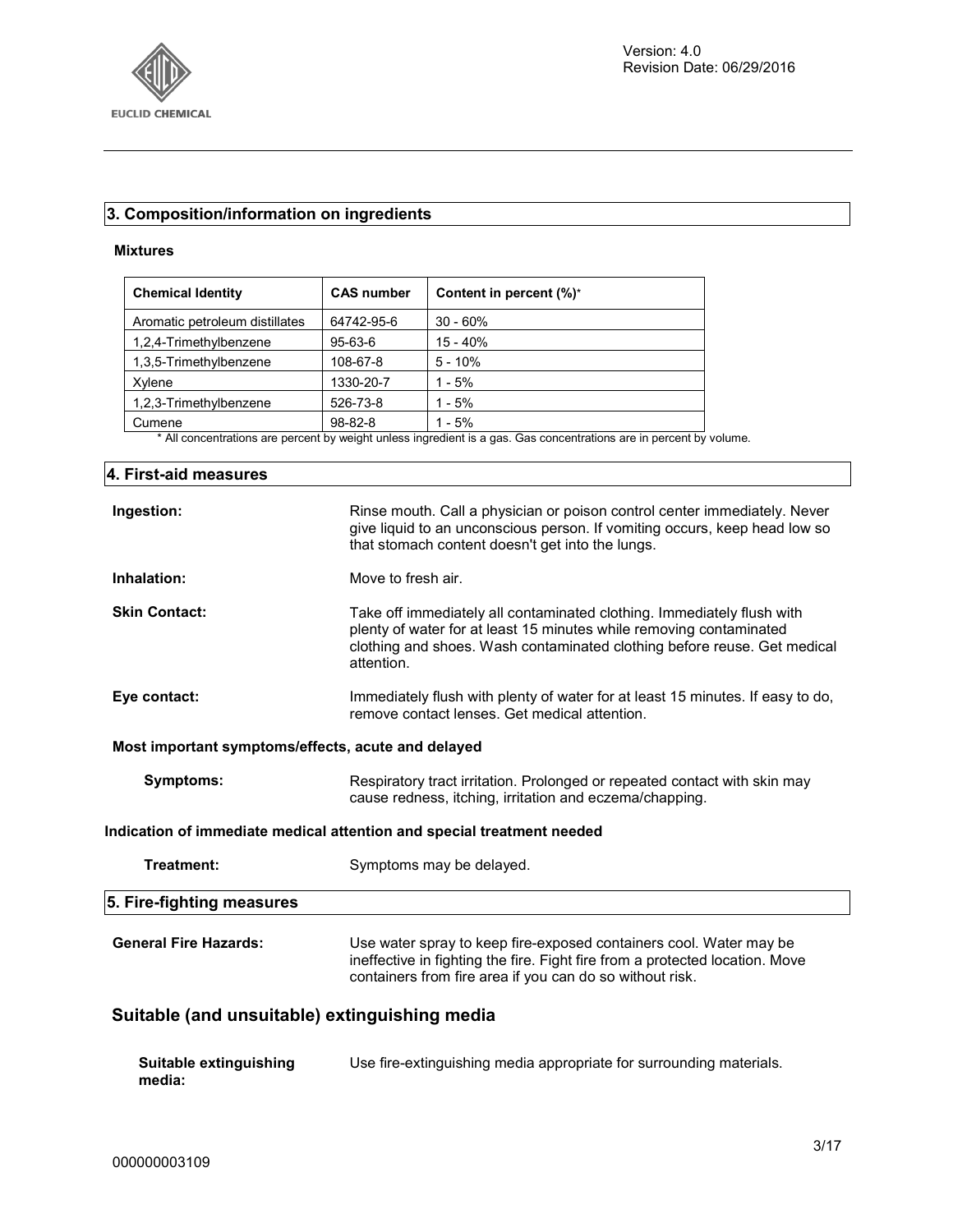

| Unsuitable extinguishing<br>media:                                         | Avoid water in straight hose stream; will scatter and spread fire.                                                                                                                                                                                                                                                                                                                                                                                                                                                                                                                     |
|----------------------------------------------------------------------------|----------------------------------------------------------------------------------------------------------------------------------------------------------------------------------------------------------------------------------------------------------------------------------------------------------------------------------------------------------------------------------------------------------------------------------------------------------------------------------------------------------------------------------------------------------------------------------------|
| Specific hazards arising from<br>the chemical:                             | Vapors may travel considerable distance to a source of ignition and flash<br>back. Vapors may cause a flash fire or ignite explosively. Prevent buildup of<br>vapors or gases to explosive concentrations.                                                                                                                                                                                                                                                                                                                                                                             |
| Special protective equipment and precautions for firefighters              |                                                                                                                                                                                                                                                                                                                                                                                                                                                                                                                                                                                        |
| <b>Special fire fighting</b><br>procedures:                                | No data available.                                                                                                                                                                                                                                                                                                                                                                                                                                                                                                                                                                     |
| Special protective equipment<br>for fire-fighters:                         | Firefighters must use standard protective equipment including flame<br>retardant coat, helmet with face shield, gloves, rubber boots, and in<br>enclosed spaces, SCBA.                                                                                                                                                                                                                                                                                                                                                                                                                 |
| 6. Accidental release measures                                             |                                                                                                                                                                                                                                                                                                                                                                                                                                                                                                                                                                                        |
| Personal precautions,<br>protective equipment and<br>emergency procedures: | Ventilate closed spaces before entering them. ELIMINATE all ignition<br>sources (no smoking, flares, sparks or flames in immediate area). Keep<br>upwind. See Section 8 of the SDS for Personal Protective Equipment. Do<br>not touch damaged containers or spilled material unless wearing<br>appropriate protective clothing. Keep unauthorized personnel away.                                                                                                                                                                                                                      |
| <b>Methods and material for</b><br>containment and cleaning<br>up:         | Dam and absorb spillages with sand, earth or other non-combustible<br>material. Collect spillage in containers, seal securely and deliver for<br>disposal according to local regulations.                                                                                                                                                                                                                                                                                                                                                                                              |
| <b>Notification Procedures:</b>                                            | In the event of a spill or accidental release, notify relevant authorities in<br>accordance with all applicable regulations.                                                                                                                                                                                                                                                                                                                                                                                                                                                           |
| <b>Environmental Precautions:</b>                                          | Do not contaminate water sources or sewer. Prevent further leakage or<br>spillage if safe to do so. Avoid release to the environment.                                                                                                                                                                                                                                                                                                                                                                                                                                                  |
| 7. Handling and storage                                                    |                                                                                                                                                                                                                                                                                                                                                                                                                                                                                                                                                                                        |
| Precautions for safe handling:                                             | Do not handle until all safety precautions have been read and understood.<br>Obtain special instructions before use. Use personal protective equipment<br>as required. Keep away from heat, hot surfaces, sparks, open flames and<br>other ignition sources. No smoking. Ground and bond container and<br>receiving equipment. Take precautionary measures against static<br>discharges. Avoid contact with skin. Wash hands thoroughly after handling.<br>Provide adequate ventilation. Wear appropriate personal protective<br>equipment. Observe good industrial hygiene practices. |
| Conditions for safe storage,<br>including any<br>incompatibilities:        | Store locked up. Store in a well-ventilated place. Store in a cool place.                                                                                                                                                                                                                                                                                                                                                                                                                                                                                                              |

# **8. Exposure controls/personal protection**

**Control Parameters Occupational Exposure Limits**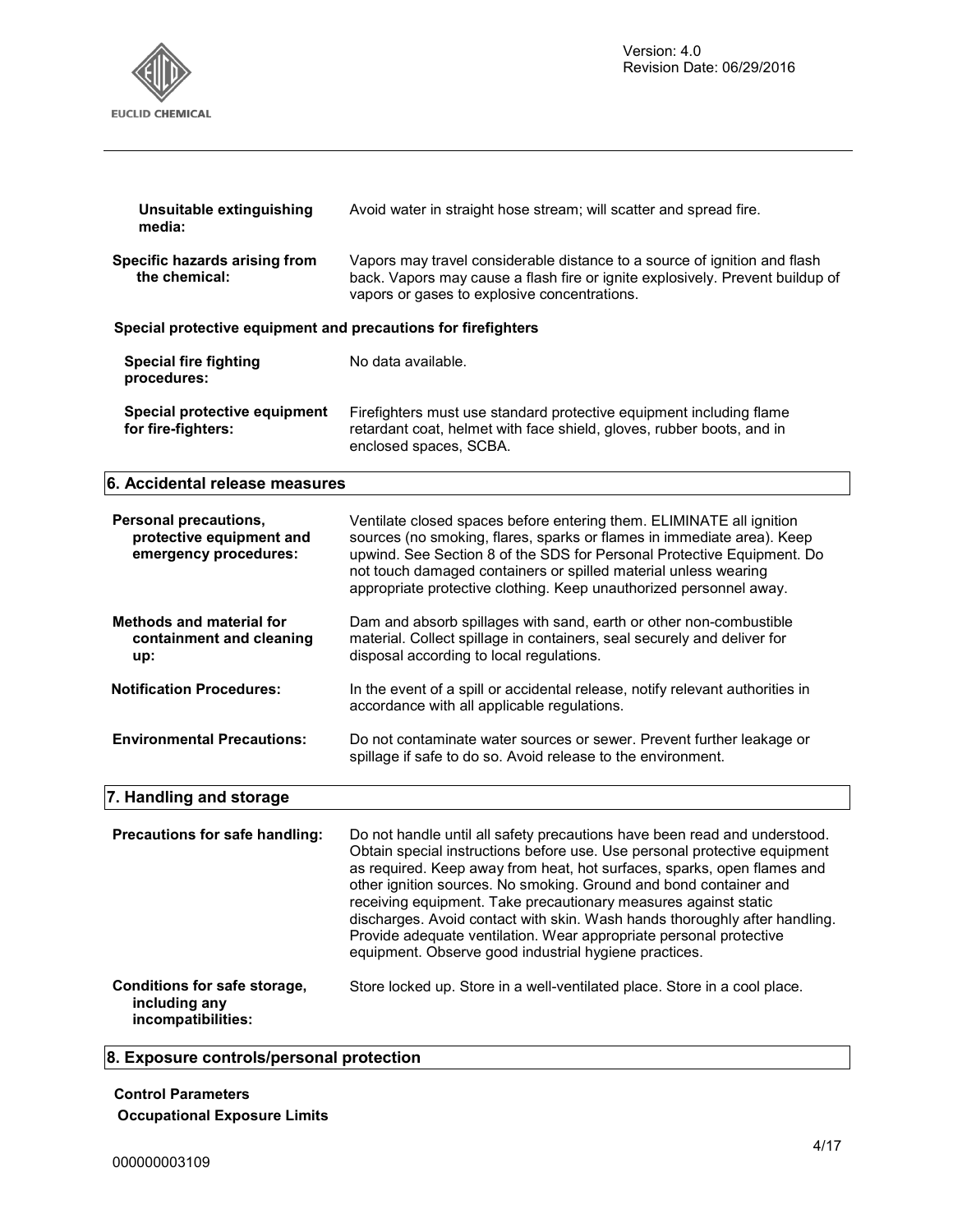

| <b>Chemical Identity</b> | type          | <b>Exposure Limit Values</b> |                                      | <b>Source</b>                              |
|--------------------------|---------------|------------------------------|--------------------------------------|--------------------------------------------|
| 1,2,4-Trimethylbenzene   | <b>TWA</b>    | 25 ppm                       |                                      | US. ACGIH Threshold Limit Values<br>(2011) |
| 1,3,5-Trimethylbenzene   | <b>TWA</b>    | 25 ppm                       |                                      | US. ACGIH Threshold Limit Values<br>(2011) |
| Xylene                   | <b>STEL</b>   | 150 ppm                      | 655                                  | US. NIOSH: Pocket Guide to                 |
|                          |               |                              | mg/m3                                | Chemical Hazards (2010)                    |
|                          | <b>REL</b>    | $\frac{1}{100}$ ppm          | 435                                  | US. NIOSH: Pocket Guide to                 |
|                          |               |                              | mg/m3                                | Chemical Hazards (2010)                    |
|                          | <b>STEL</b>   | 150 ppm                      | 655                                  | US. NIOSH: Pocket Guide to                 |
|                          |               |                              | mg/m3                                | Chemical Hazards (2010)                    |
|                          | <b>REL</b>    | 100 ppm                      | 435                                  | US. NIOSH: Pocket Guide to                 |
|                          |               |                              | mg/m3                                | Chemical Hazards (2010)                    |
|                          | <b>STEL</b>   | 150 ppm                      | 655                                  | US. NIOSH: Pocket Guide to                 |
|                          |               |                              | mg/m3                                | Chemical Hazards (2010)                    |
|                          | <b>REL</b>    | 100 ppm                      | 435                                  | US. NIOSH: Pocket Guide to                 |
|                          |               |                              | mg/m3                                | Chemical Hazards (2010)                    |
|                          | <b>STEL</b>   | 150 ppm                      | 655                                  | US. OSHA Table Z-1-A (29 CFR               |
|                          |               |                              | mg/m3                                | 1910.1000) (1989)                          |
|                          | <b>TWA</b>    | 100 ppm                      | 435                                  | US. OSHA Table Z-1-A (29 CFR)              |
|                          |               |                              | mg/m3                                | 1910.1000) (1989)                          |
|                          | <b>TWA</b>    | 100 ppm                      | 435                                  | US. Tennessee. OELs. Occupational          |
|                          |               |                              | mg/m3                                | Exposure Limits, Table Z1A (06 2008)       |
|                          | STEL          | 150 ppm                      | 655                                  | US. Tennessee. OELs. Occupational          |
|                          |               |                              | mg/m3                                | Exposure Limits, Table Z1A (06 2008)       |
|                          | ST ESL        |                              | $\frac{350 \text{ }\mu\text{g}}{m3}$ | US. Texas. Effects Screening Levels        |
|                          |               |                              |                                      | (Texas Commission on                       |
|                          |               |                              |                                      | Environmental Quality) (07 2011)           |
|                          | <b>ST ESL</b> |                              | 80 ppb                               | US. Texas. Effects Screening Levels        |
|                          |               |                              |                                      | (Texas Commission on                       |
|                          |               |                              |                                      | Environmental Quality) (07 2011)           |
|                          | AN ESL        |                              | 42 ppb                               | US. Texas. Effects Screening Levels        |
|                          |               |                              |                                      | (Texas Commission on                       |
|                          |               |                              |                                      | Environmental Quality) (07 2011)           |
|                          | AN ESL        |                              | 180 µg/m3                            | US. Texas. Effects Screening Levels        |
|                          |               |                              |                                      | (Texas Commission on                       |
|                          |               |                              |                                      | Environmental Quality) (07 2011)           |
|                          | <b>STEL</b>   | 150 ppm                      | 655                                  | US. California Code of Regulations,        |
|                          |               |                              | mg/m3                                | Title 8, Section 5155. Airborne            |
|                          |               |                              |                                      | Contaminants (08 2010)                     |
|                          | Ceiling       | 300 ppm                      |                                      | US. California Code of Regulations,        |
|                          |               |                              |                                      | Title 8, Section 5155. Airborne            |
|                          |               |                              |                                      | Contaminants (08 2010)                     |
|                          | <b>TWA</b>    | 100 ppm                      | 435                                  | US. California Code of Regulations,        |
|                          | PEL           |                              | mg/m3                                | Title 8, Section 5155. Airborne            |
|                          |               |                              |                                      | Contaminants (08 2010)                     |
|                          | <b>TWA</b>    | 100 ppm                      |                                      | US. ACGIH Threshold Limit Values<br>(2011) |
|                          | <b>STEL</b>   | 150 ppm                      |                                      | US. ACGIH Threshold Limit Values           |
|                          |               |                              |                                      | (2011)                                     |
|                          | <b>PEL</b>    | 100 ppm                      | 435                                  | US. OSHA Table Z-1 Limits for Air          |
|                          |               |                              | mg/m3                                | Contaminants (29 CFR 1910.1000)            |
|                          |               |                              |                                      | (02 2006)                                  |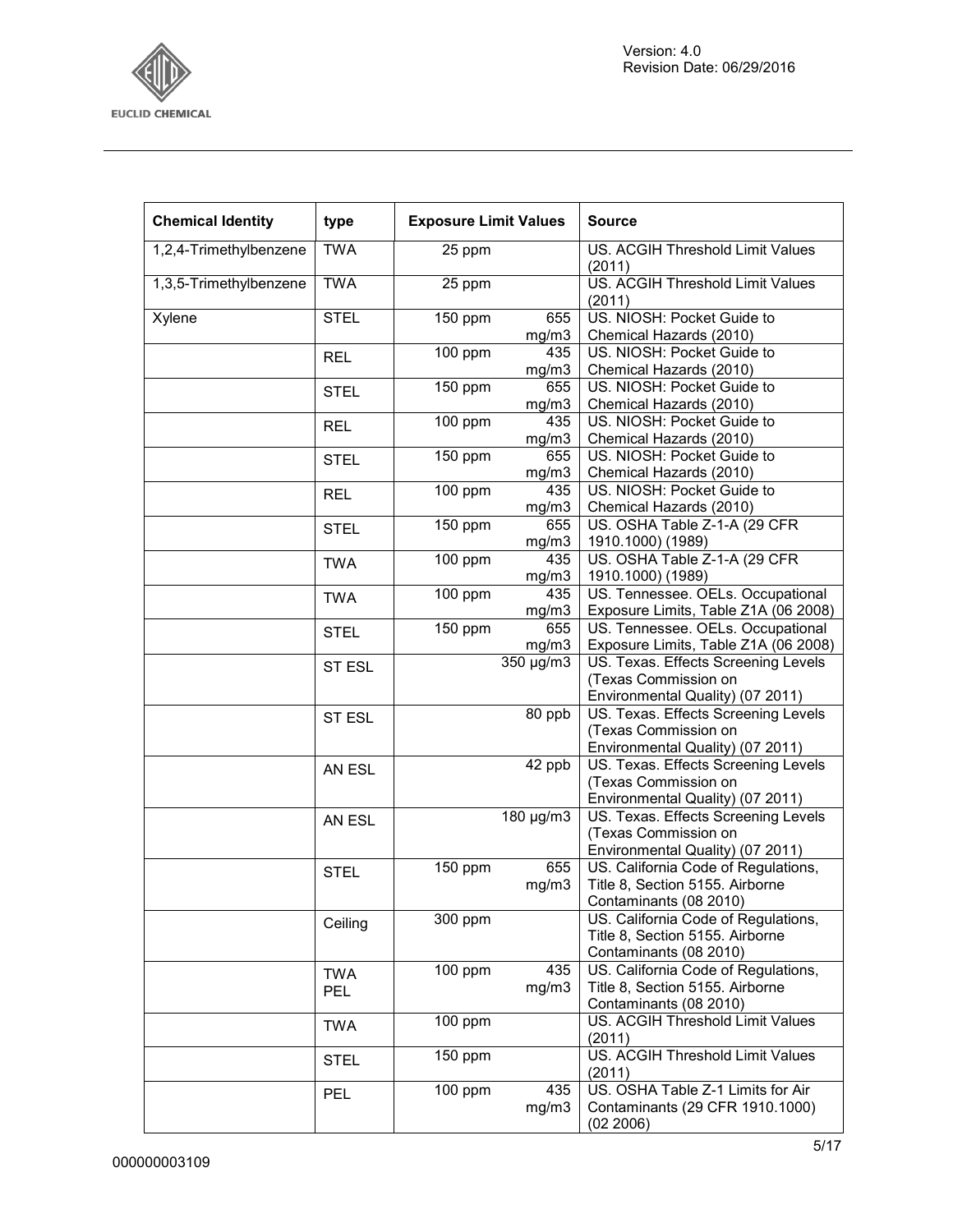

| 1,2,3-Trimethylbenzene | <b>TWA</b> | 25 ppm |       | US. ACGIH Threshold Limit Values  |
|------------------------|------------|--------|-------|-----------------------------------|
|                        |            |        |       | (2011)                            |
| Cumene                 | TWA        | 50 ppm |       | US. ACGIH Threshold Limit Values  |
|                        |            |        |       | (2011)                            |
|                        | <b>PEL</b> | 50 ppm | 245   | US. OSHA Table Z-1 Limits for Air |
|                        |            |        | ma/m3 | Contaminants (29 CFR 1910.1000)   |
|                        |            |        |       | (02, 2006)                        |

| <b>Chemical name</b>   | type         | <b>Exposure Limit Values</b> |              | <b>Source</b>                                                                                                                                                                    |
|------------------------|--------------|------------------------------|--------------|----------------------------------------------------------------------------------------------------------------------------------------------------------------------------------|
| 1,2,4-Trimethylbenzene | <b>TWA</b>   | 25 ppm                       |              | Canada. British Columbia OELs.<br>(Occupational Exposure Limits for<br>Chemical Substances, Occupational<br>Health and Safety Regulation 296/97,<br>as amended) (07 2007)        |
| 1,2,4-Trimethylbenzene | <b>TWAEV</b> | 25 ppm                       |              | Canada. Ontario OELs. (Control of<br>Exposure to Biological or Chemical<br>Agents) (11 2010)                                                                                     |
| 1,2,4-Trimethylbenzene | <b>TWA</b>   | 25 ppm                       | 123<br>mg/m3 | Canada. Quebec OELs. (Ministry of<br>Labor - Regulation Respecting the<br>Quality of the Work Environment) (12<br>2008)                                                          |
| 1,3,5-Trimethylbenzene | <b>TWA</b>   | 25 ppm                       |              | Canada. British Columbia OELs.<br>(Occupational Exposure Limits for<br>Chemical Substances, Occupational<br>Health and Safety Regulation 296/97,<br>as amended) (07 2007)        |
| 1,3,5-Trimethylbenzene | <b>TWAEV</b> | 25 ppm                       |              | Canada. Ontario OELs. (Control of<br>Exposure to Biological or Chemical<br>Agents) (11 2010)                                                                                     |
| 1,3,5-Trimethylbenzene | <b>TWA</b>   | 25 ppm                       | 123<br>mg/m3 | Canada. Quebec OELs. (Ministry of<br>Labor - Regulation Respecting the<br>Quality of the Work Environment) (12<br>2008)                                                          |
| Xylene                 | <b>TWA</b>   | 100 ppm                      | 434<br>mg/m3 | Canada. Alberta OELs (Occupational<br>Health & Safety Code, Schedule 1,<br>Table 2) (07 2009)                                                                                    |
|                        | <b>STEL</b>  | 150 ppm                      | 651<br>mg/m3 | Canada. Alberta OELs (Occupational<br>Health & Safety Code, Schedule 1,<br>Table 2) (07 2009)                                                                                    |
| Xylene                 | <b>TWA</b>   | 100 ppm                      |              | Canada. British Columbia OELs.<br>(Occupational Exposure Limits for<br><b>Chemical Substances, Occupational</b><br>Health and Safety Regulation 296/97,<br>as amended) (07 2007) |
|                        | <b>STEL</b>  | 150 ppm                      |              | Canada. British Columbia OELs.<br>(Occupational Exposure Limits for<br>Chemical Substances, Occupational<br>Health and Safety Regulation 296/97,<br>as amended) (07 2007)        |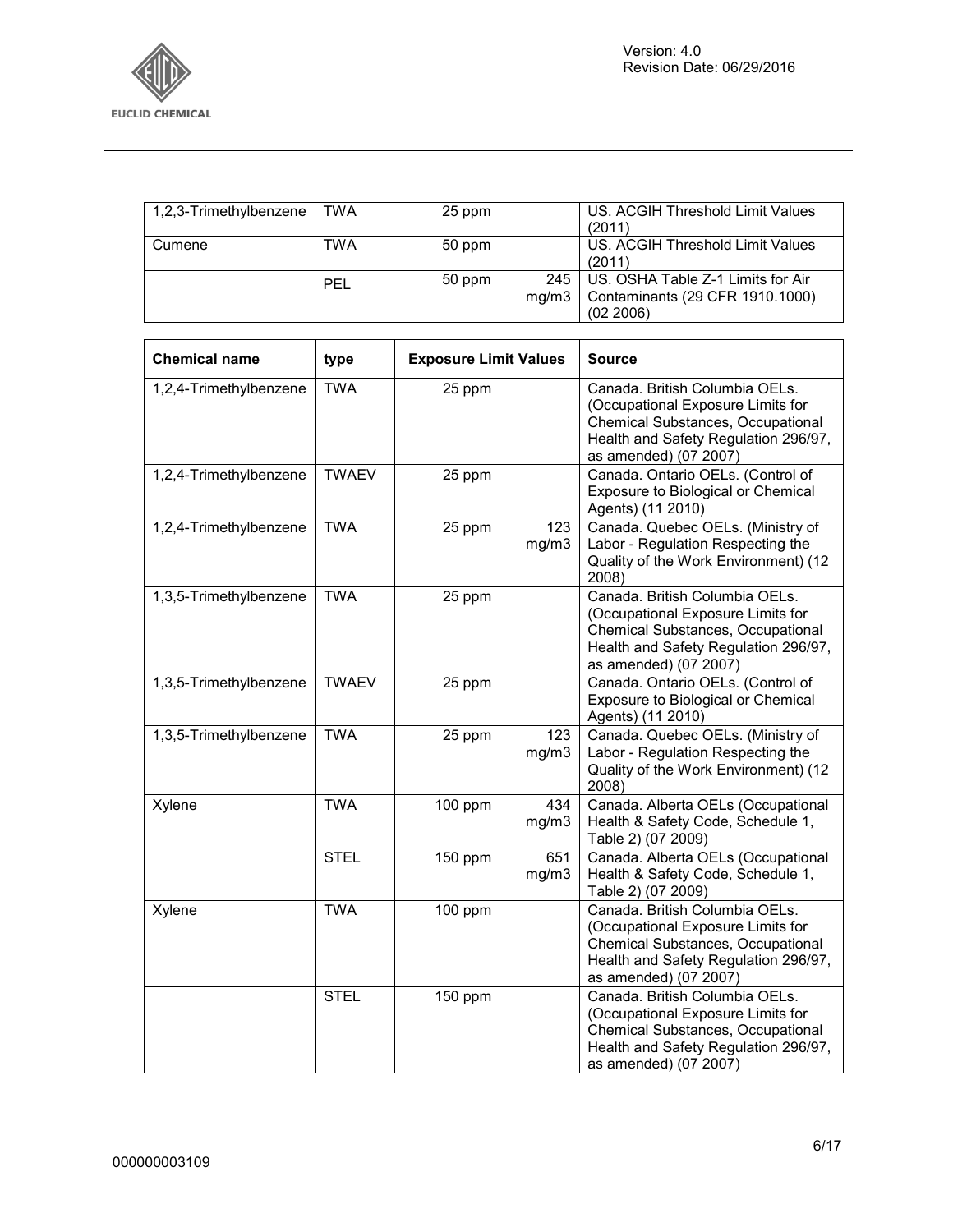

| Xylene                 | <b>TWAEV</b> | 100 ppm |              | Canada. Ontario OELs. (Control of<br>Exposure to Biological or Chemical<br>Agents) (11 2010)                                                                              |
|------------------------|--------------|---------|--------------|---------------------------------------------------------------------------------------------------------------------------------------------------------------------------|
|                        | <b>STEL</b>  | 150 ppm |              | Canada. Ontario OELs. (Control of<br>Exposure to Biological or Chemical<br>Agents) (11 2010)                                                                              |
| Xylene                 | <b>TWA</b>   | 100 ppm | 434<br>mg/m3 | Canada. Quebec OELs. (Ministry of<br>Labor - Regulation Respecting the<br>Quality of the Work Environment) (12<br>2008)                                                   |
|                        | <b>STEL</b>  | 150 ppm | 651<br>mg/m3 | Canada. Quebec OELs. (Ministry of<br>Labor - Regulation Respecting the<br>Quality of the Work Environment) (12<br>2008)                                                   |
| 1,2,3-Trimethylbenzene | <b>TWA</b>   | 25 ppm  |              | Canada. British Columbia OELs.<br>(Occupational Exposure Limits for<br>Chemical Substances, Occupational<br>Health and Safety Regulation 296/97,<br>as amended) (07 2007) |
| 1,2,3-Trimethylbenzene | <b>TWAEV</b> | 25 ppm  |              | Canada. Ontario OELs. (Control of<br>Exposure to Biological or Chemical<br>Agents) (11 2010)                                                                              |
| 1,2,3-Trimethylbenzene | <b>TWA</b>   | 25 ppm  | 123<br>mg/m3 | Canada. Quebec OELs. (Ministry of<br>Labor - Regulation Respecting the<br>Quality of the Work Environment) (12<br>2008)                                                   |
| Cumene                 | <b>STEL</b>  | 75 ppm  |              | Canada. British Columbia OELs.<br>(Occupational Exposure Limits for<br>Chemical Substances, Occupational<br>Health and Safety Regulation 296/97,<br>as amended) (07 2007) |
|                        | <b>TWA</b>   | 25 ppm  |              | Canada. British Columbia OELs.<br>(Occupational Exposure Limits for<br>Chemical Substances, Occupational<br>Health and Safety Regulation 296/97,<br>as amended) (07 2007) |
| Cumene                 | <b>TWAEV</b> | 50 ppm  |              | Canada. Ontario OELs. (Control of<br>Exposure to Biological or Chemical<br>Agents) (11 2010)                                                                              |
| Cumene                 | <b>TWA</b>   | 50 ppm  | 246<br>mg/m3 | Canada. Quebec OELs. (Ministry of<br>Labor - Regulation Respecting the<br>Quality of the Work Environment) (12<br>2008)                                                   |

#### **Biological Limit Values**

| <b>Chemical Identity</b>                                          | <b>Exposure Limit Values</b>                        | Source |
|-------------------------------------------------------------------|-----------------------------------------------------|--------|
| Xylene (Methylhippuric<br>acids: Sampling time:<br>End of shift.) | 1.5 g/g (Creatinine in urine)   ACGIH BEI (03 2013) |        |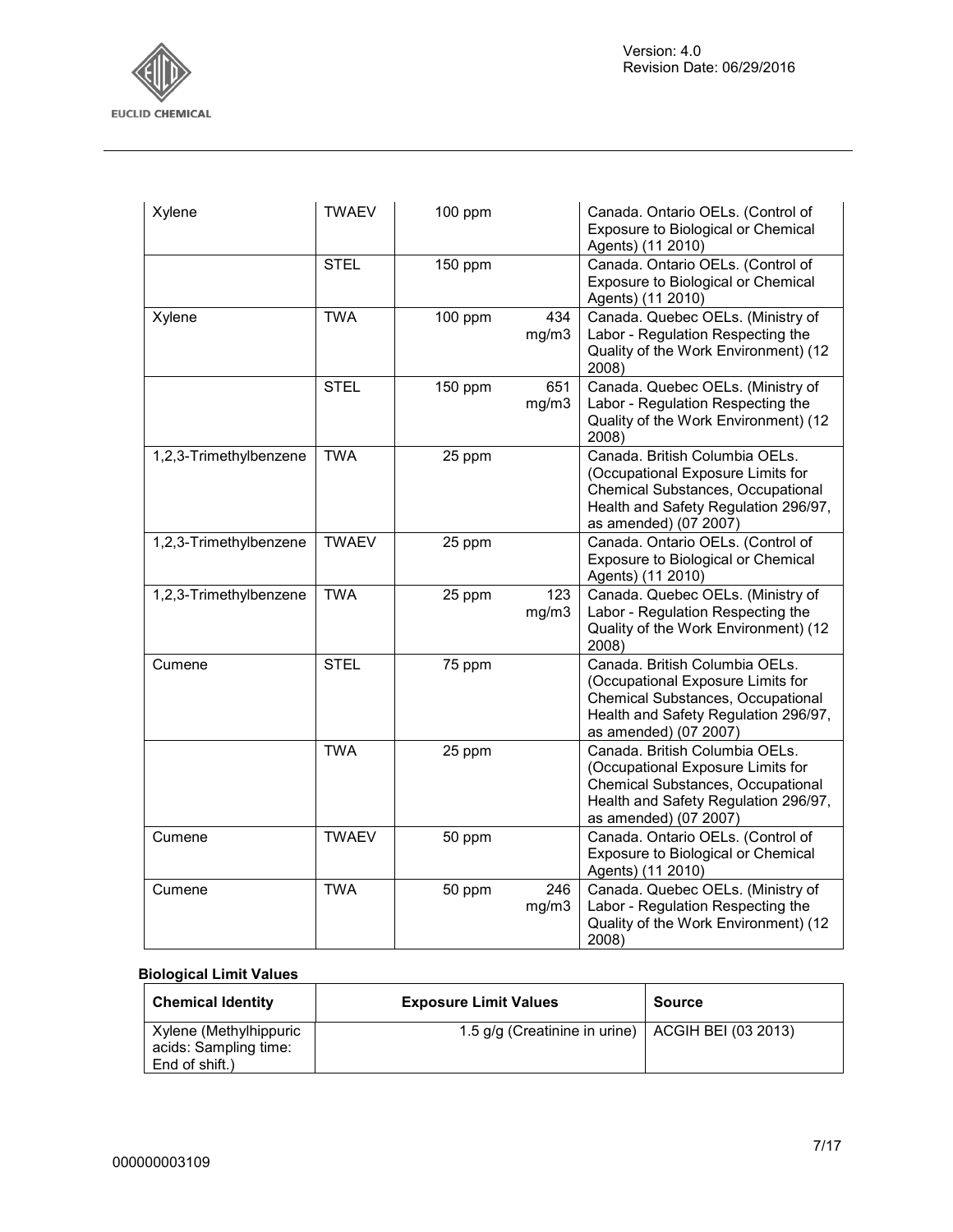

| <b>Appropriate Engineering</b><br><b>Controls</b> | Observe good industrial hygiene practices. Observe occupational exposure<br>limits and minimize the risk of inhalation of vapors and mist. Mechanical<br>ventilation or local exhaust ventilation may be required.                                                                                                                                                                                                                                                                                                      |
|---------------------------------------------------|-------------------------------------------------------------------------------------------------------------------------------------------------------------------------------------------------------------------------------------------------------------------------------------------------------------------------------------------------------------------------------------------------------------------------------------------------------------------------------------------------------------------------|
|                                                   | Individual protection measures, such as personal protective equipment                                                                                                                                                                                                                                                                                                                                                                                                                                                   |
| <b>General information:</b>                       | Use explosion-proof ventilation equipment. Good general ventilation<br>(typically 10 air changes per hour) should be used. Ventilation rates should<br>be matched to conditions. If applicable, use process enclosures, local<br>exhaust ventilation, or other engineering controls to maintain airborne levels<br>below recommended exposure limits. If exposure limits have not been<br>established, maintain airborne levels to an acceptable level. Provide easy<br>access to water supply and eye wash facilities. |
| <b>Eye/face protection:</b>                       | Wear safety glasses with side shields (or goggles).                                                                                                                                                                                                                                                                                                                                                                                                                                                                     |
| <b>Skin Protection</b><br><b>Hand Protection:</b> | Use suitable protective gloves if risk of skin contact.                                                                                                                                                                                                                                                                                                                                                                                                                                                                 |
| Other:                                            | Wear suitable protective clothing. Wear chemical-resistant gloves,<br>footwear, and protective clothing appropriate for the risk of exposure.<br>Contact health and safety professional or manufacturer for specific<br>information.                                                                                                                                                                                                                                                                                    |
| <b>Respiratory Protection:</b>                    | In case of inadequate ventilation use suitable respirator. Seek advice from<br>local supervisor.                                                                                                                                                                                                                                                                                                                                                                                                                        |
| <b>Hygiene measures:</b>                          | Observe good industrial hygiene practices. Wash hands before breaks and<br>immediately after handling the product. When using do not smoke. Wash<br>contaminated clothing before reuse. Avoid contact with skin.                                                                                                                                                                                                                                                                                                        |

# **9. Physical and chemical properties**

| Appearance                                            |                                          |
|-------------------------------------------------------|------------------------------------------|
| <b>Physical state:</b>                                | liquid                                   |
| Form:                                                 | liquid                                   |
| Color:                                                | Colorless                                |
| Odor:                                                 | Mild petroleum/solvent                   |
| Odor threshold:                                       | No data available.                       |
| pH:                                                   | No data available.                       |
| Melting point/freezing point:                         | No data available.                       |
| Initial boiling point and boiling range:              | No data available.                       |
| <b>Flash Point:</b>                                   | 42 °C 108 °F (Pensky-Martens Closed Cup) |
| <b>Evaporation rate:</b>                              | Slower than Ether                        |
| Flammability (solid, gas):                            | No.                                      |
| Upper/lower limit on flammability or explosive limits |                                          |
| Flammability limit - upper (%):                       | $7\%$ (V)                                |
| Flammability limit - lower (%):                       | 1 %(V)                                   |
| Explosive limit - upper (%):                          | No data available.                       |
| Explosive limit - lower (%):                          | No data available.                       |
|                                                       |                                          |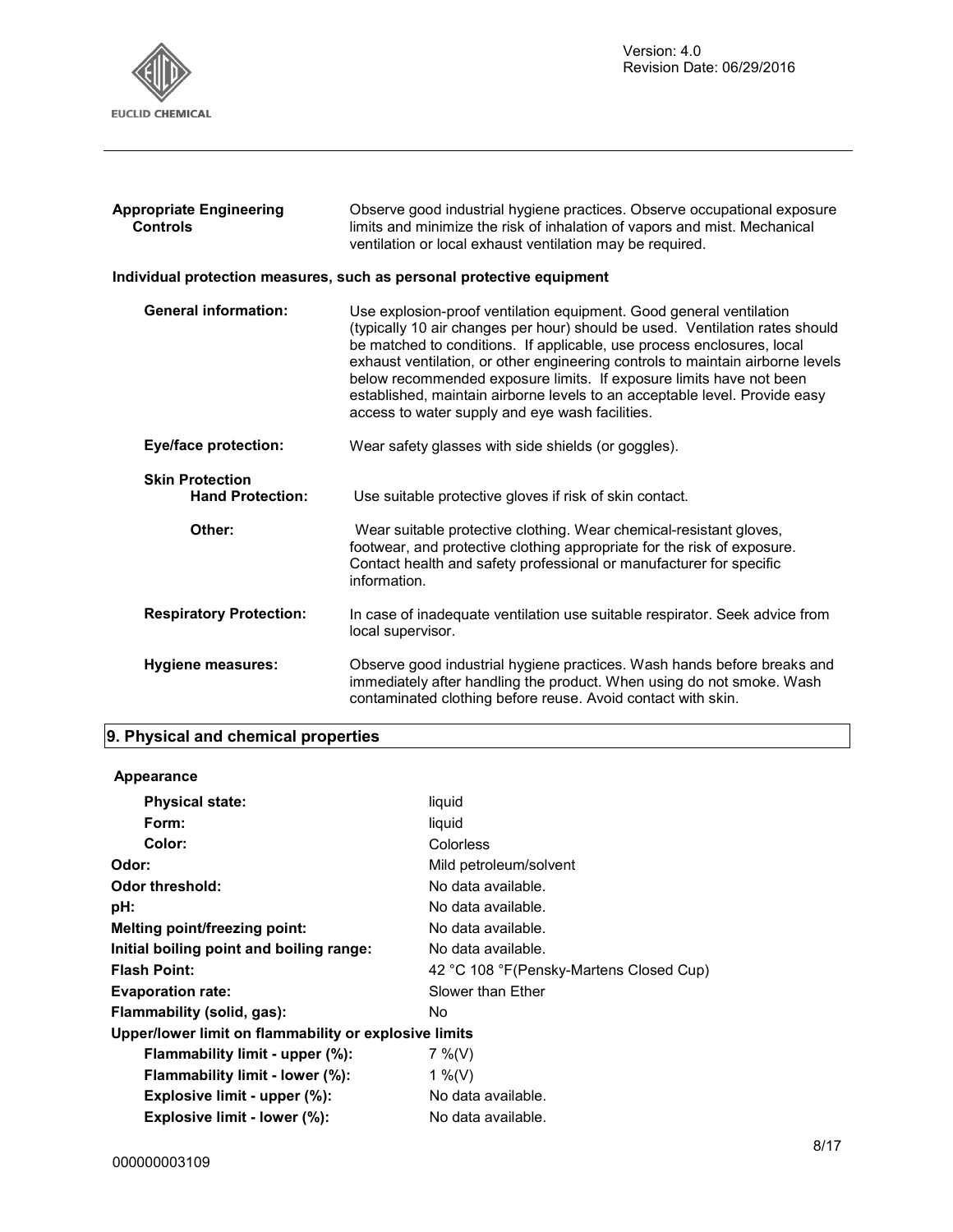

| No data available.                                                                             |
|------------------------------------------------------------------------------------------------|
| Vapors are heavier than air and may travel along the floor and<br>in the bottom of containers. |
| 0.93                                                                                           |
|                                                                                                |
| Practically Insoluble                                                                          |
| No data available.                                                                             |
| No data available.                                                                             |
| No data available.                                                                             |
| No data available.                                                                             |
| $<$ 20.5 mm2/s (40 °C 104 °F)                                                                  |
|                                                                                                |

### **10. Stability and reactivity**

| <b>Reactivity:</b>                                 | No data available.                                                                                              |
|----------------------------------------------------|-----------------------------------------------------------------------------------------------------------------|
| <b>Chemical Stability:</b>                         | Material is stable under normal conditions.                                                                     |
| <b>Possibility of hazardous</b><br>reactions:      | No data available.                                                                                              |
| Conditions to avoid:                               | Heat, sparks, flames.                                                                                           |
| Incompatible Materials:                            | Strong acids. Avoid contact with oxidizing agents (e.g. nitric acid, peroxides<br>and chromates). Strong bases. |
| <b>Hazardous Decomposition</b><br><b>Products:</b> | Thermal decomposition or combustion may liberate carbon oxides and<br>other toxic gases or vapors.              |

# **11. Toxicological information**

#### **Information on likely routes of exposure**

| Ingestion:           | May be ingested by accident. Ingestion may cause irritation and malaise.                         |
|----------------------|--------------------------------------------------------------------------------------------------|
| Inhalation:          | In high concentrations, vapors, fumes or mists may irritate nose, throat and<br>mucus membranes. |
| <b>Skin Contact:</b> | May be harmful in contact with skin. Causes skin irritation.                                     |
| Eye contact:         | Eye contact is possible and should be avoided.                                                   |

#### **Information on toxicological effects**

#### **Acute toxicity (list all possible routes of exposure)**

| Oral<br><b>Product:</b>   | ATEmix: 97,053.48 mg/kg |
|---------------------------|-------------------------|
| Dermal<br><b>Product:</b> | ATEmix: 3,805.85 mg/kg  |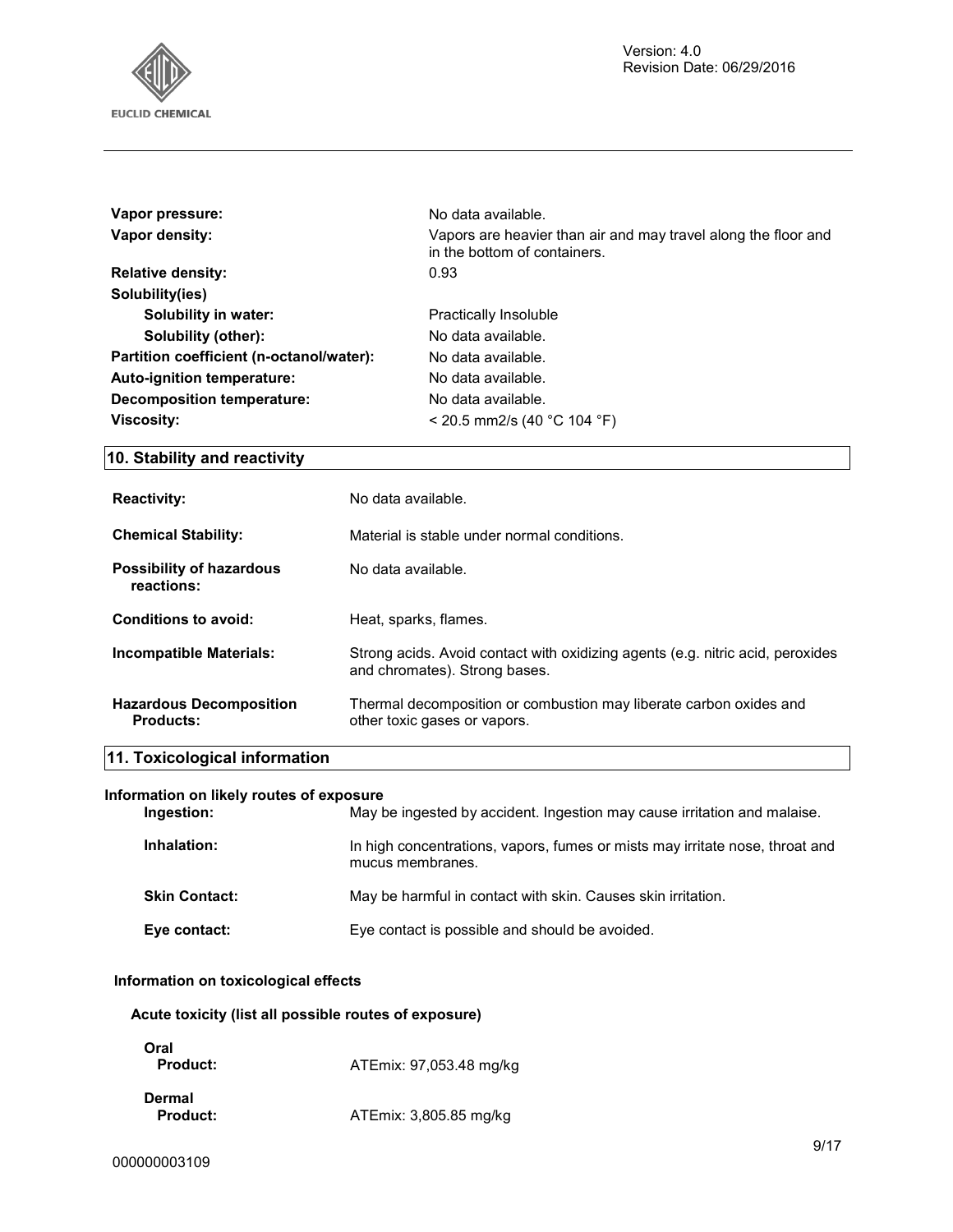

|                                                                            | <b>Inhalation</b><br>Product:                                | No data available.                                                                                       |  |
|----------------------------------------------------------------------------|--------------------------------------------------------------|----------------------------------------------------------------------------------------------------------|--|
|                                                                            | <b>Repeated dose toxicity</b><br>Product:                    | No data available.                                                                                       |  |
|                                                                            | <b>Skin Corrosion/Irritation</b><br><b>Product:</b>          | No data available.                                                                                       |  |
|                                                                            | Specified substance(s):<br>Aromatic petroleum<br>distillates | in vivo (Rabbit): Experimental result, Key study                                                         |  |
|                                                                            | 1,2,4-Trimethylbenzene                                       | in vivo (Rabbit): Read-across from supporting substance (structural<br>analogue or surrogate), Key study |  |
|                                                                            | 1,3,5-Trimethylbenzene                                       | in vivo (Rabbit): Experimental result, Key study                                                         |  |
|                                                                            | Xylene                                                       | in vivo (Rabbit): Experimental result, Weight of Evidence study                                          |  |
|                                                                            | Cumene                                                       | in vivo (Rabbit): Experimental result, Key study                                                         |  |
| <b>Serious Eye Damage/Eye Irritation</b><br>Product:<br>No data available. |                                                              |                                                                                                          |  |
|                                                                            | Specified substance(s):<br>Aromatic petroleum<br>distillates | in vivo (Rabbit, 24 - 72 hrs): Not irritating                                                            |  |
|                                                                            | 1,2,4-Trimethylbenzene                                       | in vivo (Rabbit, 30 min): Not irritating                                                                 |  |
|                                                                            | 1,3,5-Trimethylbenzene                                       | in vivo (Rabbit, 30 min): Not irritating                                                                 |  |
|                                                                            | Xylene                                                       | in vivo (Rabbit, 24 hrs): Moderately irritating                                                          |  |
|                                                                            | Cumene                                                       | in vivo (Rabbit, 24 hrs): Not irritating                                                                 |  |
|                                                                            | <b>Respiratory or Skin Sensitization</b><br>Product:         | No data available.                                                                                       |  |
|                                                                            | Carcinogenicity<br><b>Product:</b>                           | May cause cancer. Suspected of causing cancer.                                                           |  |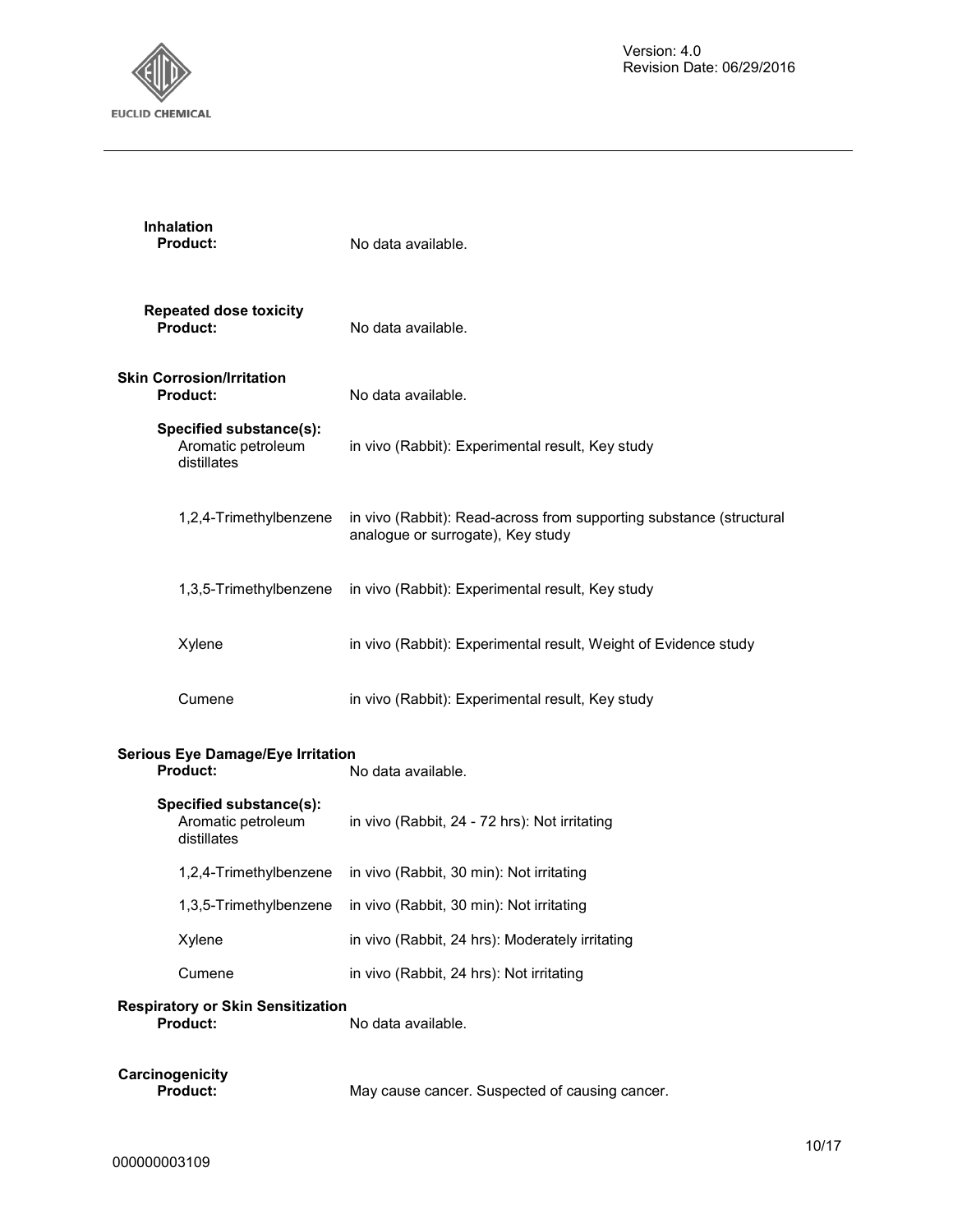

| <b>IARC Monographs on the Evaluation of Carcinogenic Risks to Humans:</b>                                    |                                                                                                                  |  |
|--------------------------------------------------------------------------------------------------------------|------------------------------------------------------------------------------------------------------------------|--|
| Cumene                                                                                                       | Overall evaluation: Possibly carcinogenic to humans.                                                             |  |
| Cumene                                                                                                       | US. National Toxicology Program (NTP) Report on Carcinogens:<br>Reasonably Anticipated to be a Human Carcinogen. |  |
| US. OSHA Specifically Regulated Substances (29 CFR 1910.1001-1050):<br>No carcinogenic components identified |                                                                                                                  |  |
| <b>Germ Cell Mutagenicity</b>                                                                                |                                                                                                                  |  |
| In vitro<br>Product:                                                                                         | No data available.                                                                                               |  |
| In vivo<br>Product:                                                                                          | No data available.                                                                                               |  |
| <b>Reproductive toxicity</b><br>Product:                                                                     | No data available.                                                                                               |  |
| <b>Specific Target Organ Toxicity - Single Exposure</b><br>Product:<br>No data available.                    |                                                                                                                  |  |
| <b>Specific Target Organ Toxicity - Repeated Exposure</b><br>Product:                                        | No data available.                                                                                               |  |
| <b>Aspiration Hazard</b><br>Product:                                                                         | May be fatal if swallowed and enters airways.                                                                    |  |
| Other effects:                                                                                               | No data available.                                                                                               |  |

## **12. Ecological information**

#### **Ecotoxicity:**

#### **Acute hazards to the aquatic environment:**

| Fish<br><b>Product:</b>                           | No data available.                                                                   |  |
|---------------------------------------------------|--------------------------------------------------------------------------------------|--|
| Specified substance(s):<br>1,2,4-Trimethylbenzene | LC 50 (Fathead minnow (Pimephales promelas), 96 h): 7.19 - 8.28 mg/l<br>Mortality    |  |
| 1,3,5-Trimethylbenzene                            | LC 50 (Goldfish (Carassius auratus), 96 h): 9.89 - 15.05 mg/l Mortality              |  |
| Xylene                                            | LC 50 (Bryconamericus iheringii, 96 h): 9.94 mg/l Read-across from<br>$\overline{A}$ |  |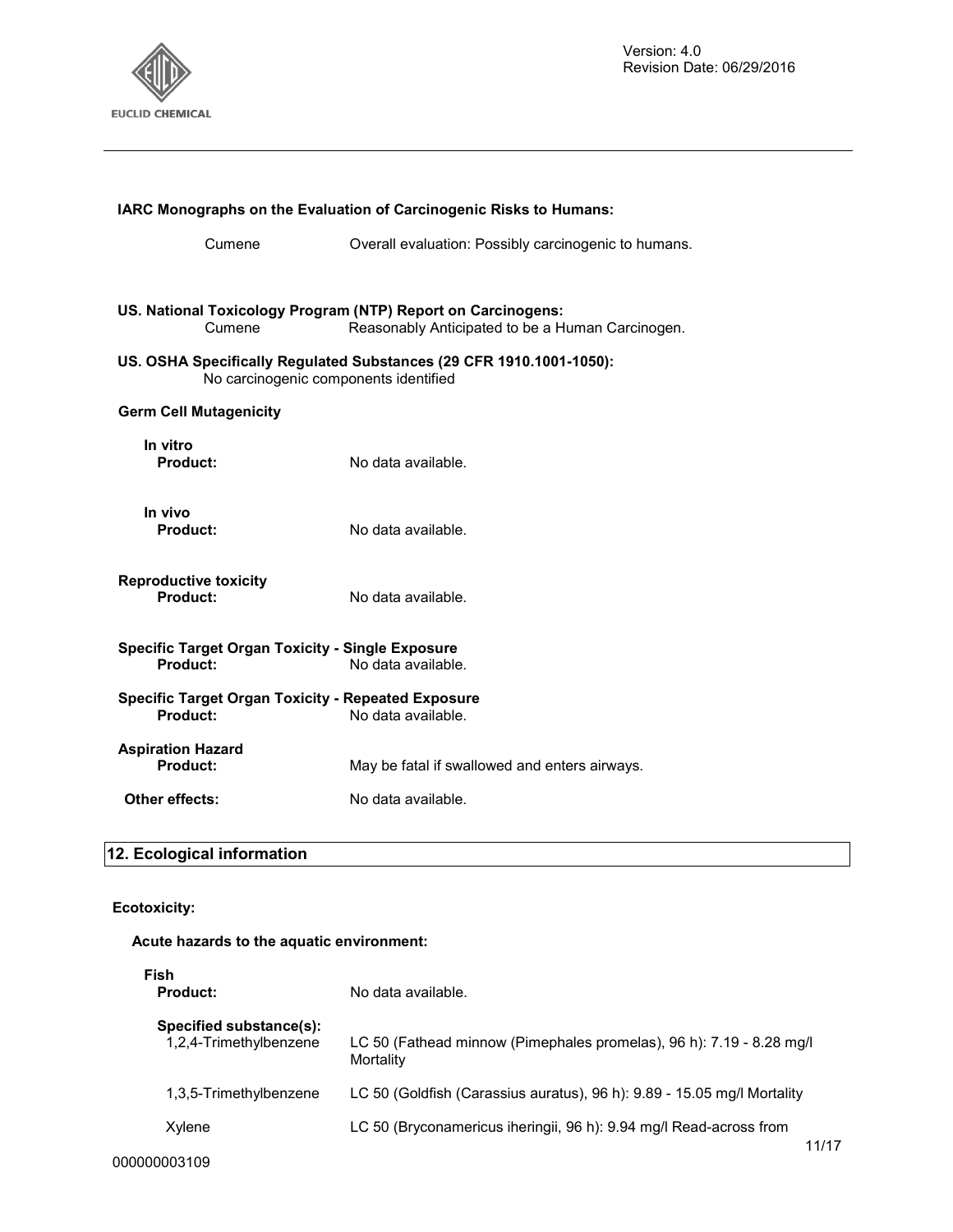

|                                                              | supporting substance (structural analogue or surrogate), Supporting study<br>LC 50 (Oncorhynchus mykiss, 96 h): 8.05 mg/l Read-across from supporting<br>substance (structural analogue or surrogate), Supporting study<br>LC 50 (Bryconamericus iheringii, 96 h): 6.9 mg/l Read-across from<br>supporting substance (structural analogue or surrogate), Supporting study<br>LC 50 (Oncorhynchus mykiss, 96 h): 7.6 mg/l Read-across from supporting<br>substance (structural analogue or surrogate), Supporting study<br>LC 50 (Oncorhynchus mykiss, 96 h): 2.6 mg/l Read-across from supporting<br>substance (structural analogue or surrogate), Key study                                            |
|--------------------------------------------------------------|---------------------------------------------------------------------------------------------------------------------------------------------------------------------------------------------------------------------------------------------------------------------------------------------------------------------------------------------------------------------------------------------------------------------------------------------------------------------------------------------------------------------------------------------------------------------------------------------------------------------------------------------------------------------------------------------------------|
| Cumene                                                       | LC 50 (Fathead minnow (Pimephales promelas), 96 h): 6.04 - 6.61 mg/l<br>Mortality                                                                                                                                                                                                                                                                                                                                                                                                                                                                                                                                                                                                                       |
| <b>Aquatic Invertebrates</b><br><b>Product:</b>              | No data available.                                                                                                                                                                                                                                                                                                                                                                                                                                                                                                                                                                                                                                                                                      |
| Specified substance(s):<br>1,2,4-Trimethylbenzene            | LC 50 (Scud (Elasmopus pectinicrus), 24 h): 4.89 - 5.62 mg/l Mortality                                                                                                                                                                                                                                                                                                                                                                                                                                                                                                                                                                                                                                  |
| 1,3,5-Trimethylbenzene                                       | EC 50 (Water flea (Daphnia magna), 24 h): 50 mg/l Intoxication                                                                                                                                                                                                                                                                                                                                                                                                                                                                                                                                                                                                                                          |
| Xylene                                                       | EC 50 (Daphnia magna, 48 h): 3.82 mg/l Read-across from supporting<br>substance (structural analogue or surrogate), Supporting study<br>EC 50 (Ceriodaphnia dubia, 48 h): > 3.4 mg/l Read-across from supporting<br>substance (structural analogue or surrogate), Supporting study<br>IC 50 (Daphnia magna, 24 h): 4.7 mg/l Read-across from supporting<br>substance (structural analogue or surrogate), Supporting study<br>IC 50 (Daphnia magna, 24 h): 3.6 mg/l Read-across from supporting<br>substance (structural analogue or surrogate), Supporting study<br>IC 50 (Daphnia magna, 24 h): 2.2 mg/l Read-across from supporting<br>substance (structural analogue or surrogate), Supporting study |
| Cumene                                                       | LC 50 (Water flea (Daphnia magna), 24 h): 95 mg/l Mortality                                                                                                                                                                                                                                                                                                                                                                                                                                                                                                                                                                                                                                             |
| Chronic hazards to the aquatic environment:                  |                                                                                                                                                                                                                                                                                                                                                                                                                                                                                                                                                                                                                                                                                                         |
| Fish<br><b>Product:</b>                                      | No data available.                                                                                                                                                                                                                                                                                                                                                                                                                                                                                                                                                                                                                                                                                      |
| Specified substance(s):<br>Aromatic petroleum<br>distillates | EC 50 (Daphnia magna, 21 d): 10 mg/l Other, Key study                                                                                                                                                                                                                                                                                                                                                                                                                                                                                                                                                                                                                                                   |
| Xylene                                                       | NOAEL (Oncorhynchus mykiss, 56 d): > 1.3 mg/l Experimental result, Key<br>study                                                                                                                                                                                                                                                                                                                                                                                                                                                                                                                                                                                                                         |
| Cumene                                                       | NOAEL (Danio rerio; Pimephales promelas, 28 d): 0.38 mg/l QSAR QSAR,<br>Key study                                                                                                                                                                                                                                                                                                                                                                                                                                                                                                                                                                                                                       |
| <b>Aquatic Invertebrates</b><br>Product:                     | No data available.                                                                                                                                                                                                                                                                                                                                                                                                                                                                                                                                                                                                                                                                                      |
| Specified substance(s):<br>Xylene                            | NOAEL (Ceriodaphnia dubia, 7 d): 1.17 mg/l Read-across from supporting<br>substance (structural analogue or surrogate), Key study                                                                                                                                                                                                                                                                                                                                                                                                                                                                                                                                                                       |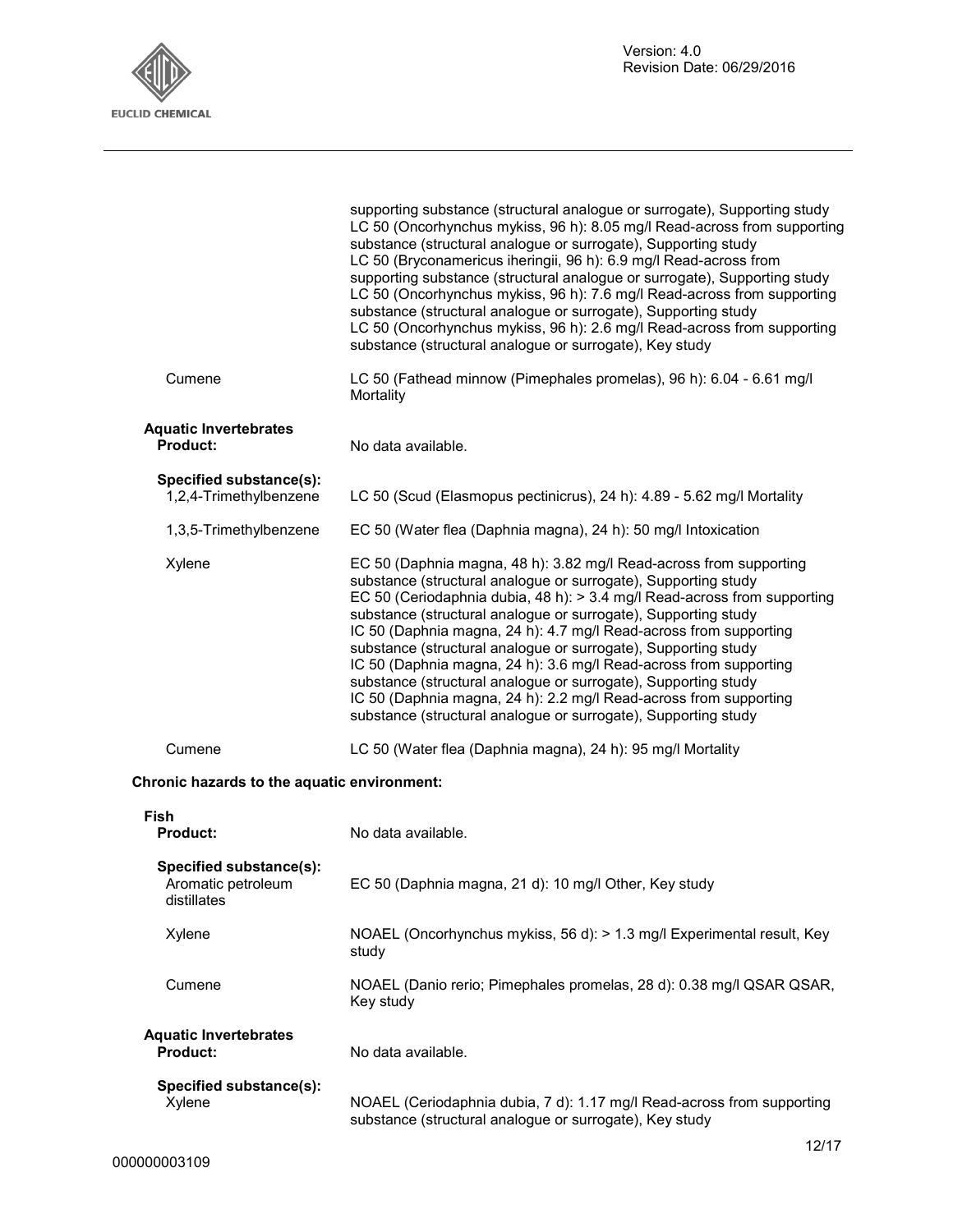

|                                                                                             | NOAEL (Daphnia magna, 21 d): 1.57 mg/l Read-across from supporting<br>substance (structural analogue or surrogate), Supporting study<br>LOAEL (Daphnia magna, 21 d): 3.16 mg/l Read-across from supporting<br>substance (structural analogue or surrogate), Supporting study<br>EC 10 (Daphnia magna, 21 d): 1.91 mg/l Read-across from supporting<br>substance (structural analogue or surrogate), Supporting study<br>EC 50 (Daphnia magna, 21 d): 2.9 mg/l Read-across from supporting<br>substance (structural analogue or surrogate), Supporting study                                                               |  |
|---------------------------------------------------------------------------------------------|---------------------------------------------------------------------------------------------------------------------------------------------------------------------------------------------------------------------------------------------------------------------------------------------------------------------------------------------------------------------------------------------------------------------------------------------------------------------------------------------------------------------------------------------------------------------------------------------------------------------------|--|
| <b>Toxicity to Aquatic Plants</b><br>Product:                                               | No data available.                                                                                                                                                                                                                                                                                                                                                                                                                                                                                                                                                                                                        |  |
| <b>Persistence and Degradability</b>                                                        |                                                                                                                                                                                                                                                                                                                                                                                                                                                                                                                                                                                                                           |  |
| <b>Biodegradation</b><br>Product:                                                           | No data available.                                                                                                                                                                                                                                                                                                                                                                                                                                                                                                                                                                                                        |  |
| <b>BOD/COD Ratio</b><br><b>Product:</b>                                                     | No data available.                                                                                                                                                                                                                                                                                                                                                                                                                                                                                                                                                                                                        |  |
| <b>Bioaccumulative Potential</b><br><b>Bioconcentration Factor (BCF)</b><br><b>Product:</b> | No data available.                                                                                                                                                                                                                                                                                                                                                                                                                                                                                                                                                                                                        |  |
| Specified substance(s):<br>Xylene                                                           | Oncorhynchus mykiss, Bioconcentration Factor (BCF): > 5.5 - < 12.2 Aquatic<br>sediment Experimental result, Key study<br>Oncorhynchus mykiss, Bioconcentration Factor (BCF): > 8.1 - < 25.9 Aquatic<br>sediment Experimental result, Key study<br>Oncorhynchus mykiss, Bioconcentration Factor (BCF): > 7.2 - < 24.2 Aquatic<br>sediment Experimental result, Key study<br>Oncorhynchus mykiss, Bioconcentration Factor (BCF): > 7.4 - < 18.5 Aquatic<br>sediment Experimental result, Key study<br>Oncorhynchus mykiss, Bioconcentration Factor (BCF): > 7.7 - < 21.2 Aquatic<br>sediment Experimental result, Key study |  |
| Partition Coefficient n-octanol / water (log Kow)<br><b>Product:</b>                        | No data available                                                                                                                                                                                                                                                                                                                                                                                                                                                                                                                                                                                                         |  |
| Specified substance(s):<br>Xylene                                                           | Log Kow: 3.12 - 3.20                                                                                                                                                                                                                                                                                                                                                                                                                                                                                                                                                                                                      |  |
| Cumene                                                                                      | Log Kow: 3.66                                                                                                                                                                                                                                                                                                                                                                                                                                                                                                                                                                                                             |  |
| <b>Mobility in Soil:</b>                                                                    | No data available.                                                                                                                                                                                                                                                                                                                                                                                                                                                                                                                                                                                                        |  |
| <b>Other Adverse Effects:</b>                                                               | Toxic to aquatic life with long lasting effects.                                                                                                                                                                                                                                                                                                                                                                                                                                                                                                                                                                          |  |

# **13. Disposal considerations**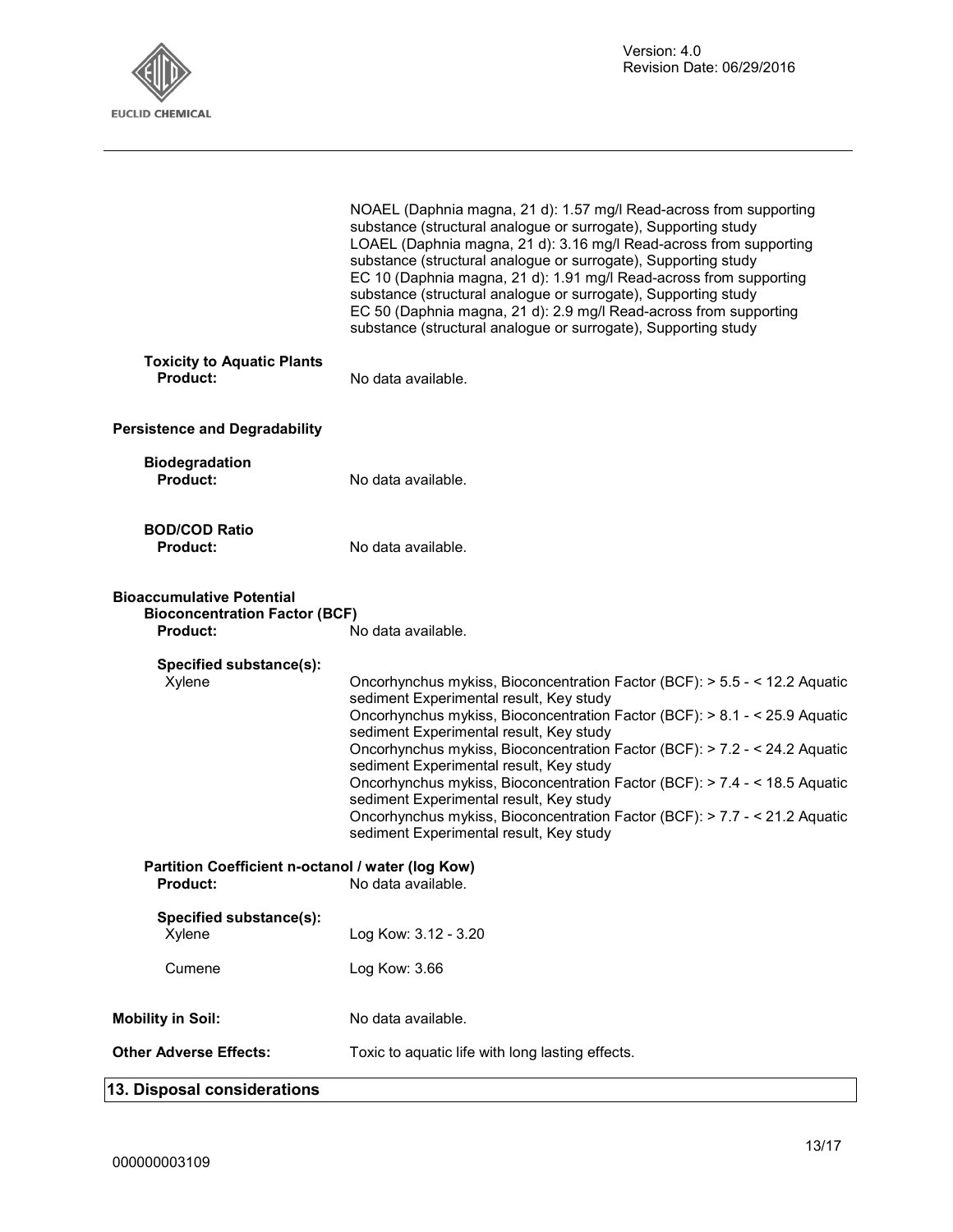

| 14. Transport information      |                                                                                                                                                                               |
|--------------------------------|-------------------------------------------------------------------------------------------------------------------------------------------------------------------------------|
| <b>Contaminated Packaging:</b> | No data available.                                                                                                                                                            |
| <b>Disposal instructions:</b>  | Dispose of waste at an appropriate treatment and disposal facility in<br>accordance with applicable laws and regulations, and product<br>characteristics at time of disposal. |

#### **TDG:**

Not Regulated

#### **CFR / DOT:**

Not Regulated

#### **IMDG:**

UN1866, RESIN SOLUTION, 3, PG III

#### **Further Information:**

The above shipping description may not be accurate for all container sizes and all modes of transportation. Please refer to Bill of Lading.

#### **15. Regulatory information**

#### **US Federal Regulations**

### **TSCA Section 12(b) Export Notification (40 CFR 707, Subpt. D)**

None present or none present in regulated quantities.

#### **US. OSHA Specifically Regulated Substances (29 CFR 1910.1001-1050)**

| <b>Chemical Identity</b> | <b>OSHA hazard(s)</b>        |
|--------------------------|------------------------------|
| Benzene                  | Blood                        |
|                          | respiratory tract irritation |
|                          | Central nervous system       |
|                          | Flammability                 |
|                          | Cancer                       |
|                          | Skin                         |
|                          | Aspiration                   |
|                          | Eve                          |

#### **CERCLA Hazardous Substance List (40 CFR 302.4):**

| <b>Chemical Identity</b> | Reportable quantity |
|--------------------------|---------------------|
| Xylene                   | $100$ lbs.          |
| Cumene                   | 5000 lbs.           |
| Toluene                  | 1000 lbs.           |
| Benzene                  | $10$ lbs.           |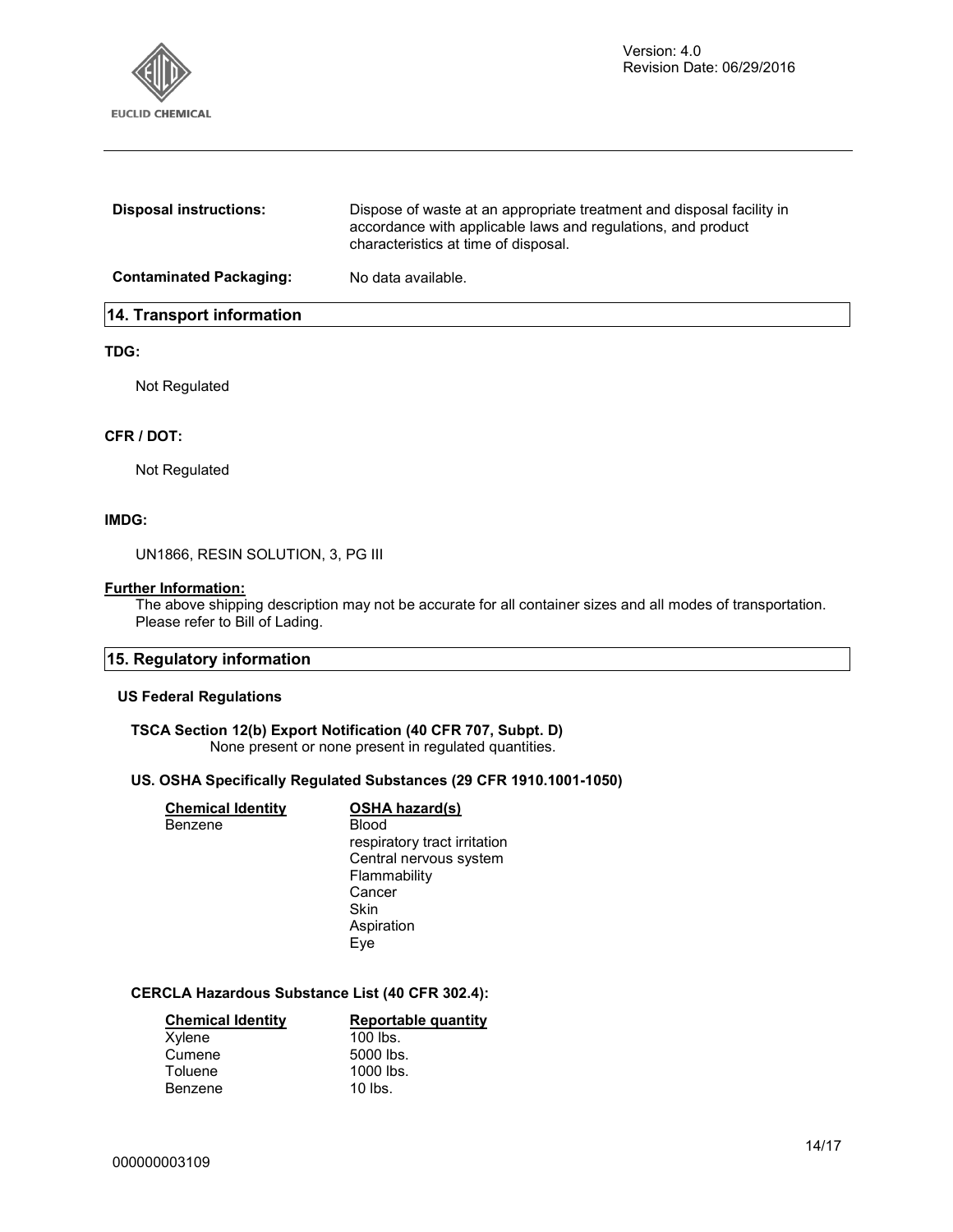

#### **Superfund Amendments and Reauthorization Act of 1986 (SARA)**

#### **Hazard categories**

Fire Hazard Immediate (Acute) Health Hazards Delayed (Chronic) Health Hazard

#### **SARA 302 Extremely Hazardous Substance**

None present or none present in regulated quantities.

#### **SARA 304 Emergency Release Notification**

| <b>Chemical Identity</b> | Reportable quantity |
|--------------------------|---------------------|
| Xylene                   | $100$ lbs.          |
| Cumene                   | 5000 lbs.           |
| Toluene                  | 1000 lbs.           |
| Benzene                  | $10$ lbs.           |

#### **SARA 311/312 Hazardous Chemical**

| <b>Chemical Identity</b> | <b>Threshold Planning Quantity</b> |
|--------------------------|------------------------------------|
| Aromatic petroleum       | 500 lbs                            |
| distillates              |                                    |
| 1,2,4-Trimethylbenzene   | 500 lbs                            |
| 1,3,5-Trimethylbenzene   | 500 lbs                            |
| Xylene                   | 500 lbs                            |
| 1,2,3-Trimethylbenzene   | 500 lbs                            |
| Cumene                   | 500 lbs                            |
|                          |                                    |

#### **SARA 313 (TRI Reporting)**

### **Chemical Identity**

1,2,4-Trimethylbenzene Xylene **Cumene** 

**Clean Water Act Section 311 Hazardous Substances (40 CFR 117.3)** 

**Xylene** 

**Chemical Identity Reportable quantity** 

**Clean Air Act (CAA) Section 112(r) Accidental Release Prevention (40 CFR 68.130):**  None present or none present in regulated quantities.

#### **US State Regulations**

#### **US. California Proposition 65**

This product contains chemical(s) known to the State of California to cause cancer and/or to cause birth defects or other reproductive harm.

#### **US. New Jersey Worker and Community Right-to-Know Act**

#### **Chemical Identity**

1,2,4-Trimethylbenzene 1,3,5-Trimethylbenzene Xylene 1,2,3-Trimethylbenzene Cumene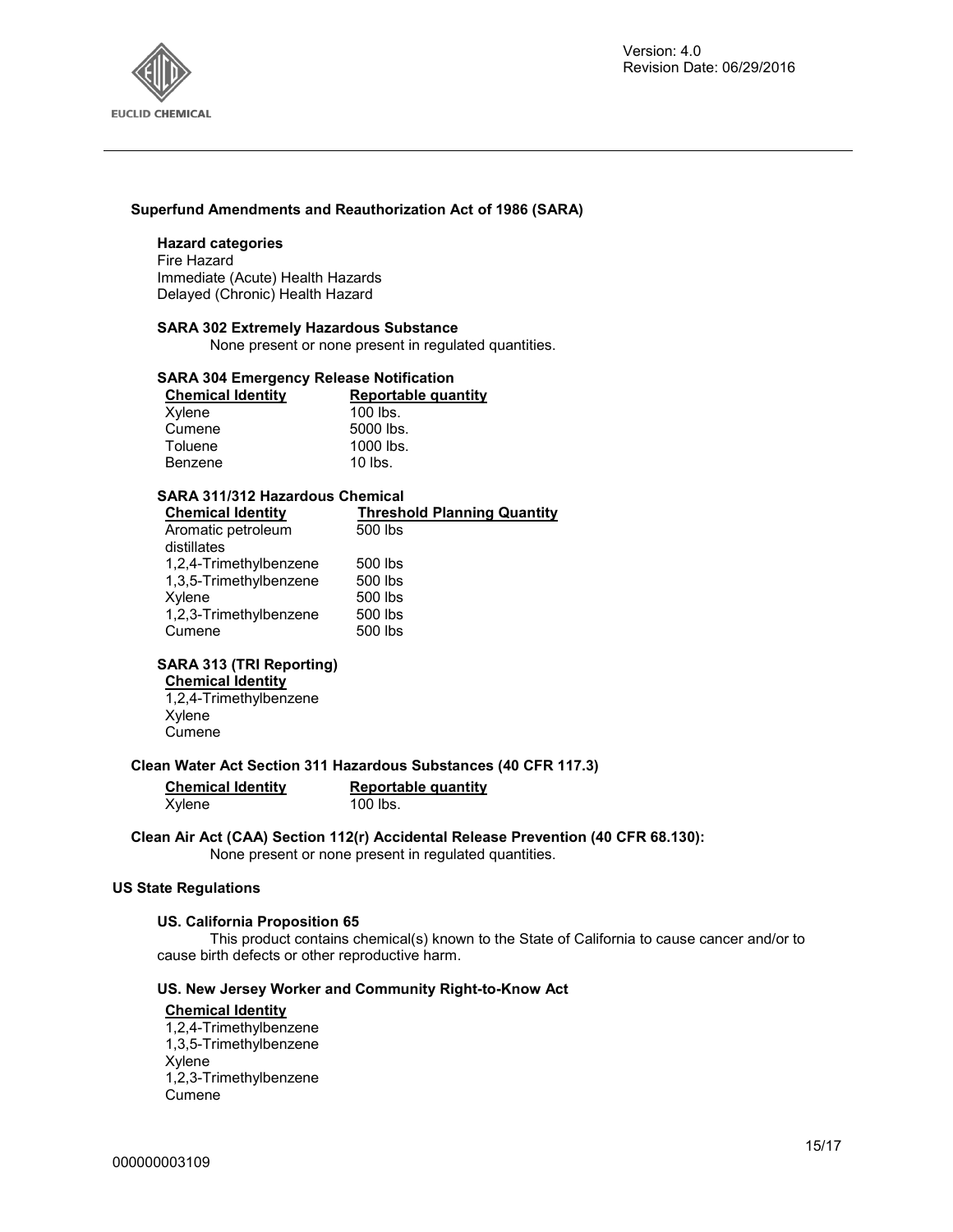

#### **US. Massachusetts RTK - Substance List**

#### **Chemical Identity**

1,2,4-Trimethylbenzene 1,3,5-Trimethylbenzene Xylene 1,2,3-Trimethylbenzene Cumene Benzene

#### **US. Pennsylvania RTK - Hazardous Substances**

#### **Chemical Identity**

1,2,4-Trimethylbenzene 1,3,5-Trimethylbenzene Xylene 1,2,3-Trimethylbenzene Cumene

#### **US. Rhode Island RTK**

#### **Chemical Identity**

1,2,4-Trimethylbenzene Xylene **Cumene** 

#### **Other Regulations:**

| <b>Regulatory VOC (less water</b> | $681$ g/l |
|-----------------------------------|-----------|
| and exempt solvent):              |           |
| VOC Method 310:                   | 73.23 %   |

**Inventory Status:**

One or more components in this product are not listed on or exempt from the Inventory.

Canada DSL Inventory List: All components in this product are listed on or exempt from the Inventory.

EINECS, ELINCS or NLP: One or more components in this product are not listed on or exempt from the Inventory.

Japan (ENCS) List: One or more components in this product are not listed on or exempt from the Inventory.

China Inv. Existing Chemical Substances: One or more components in this product are not listed on or exempt from the Inventory.

Korea Existing Chemicals Inv. (KECI): One or more components in this product are not listed on or exempt from the Inventory.

Canada NDSL Inventory: One or more components in this product are not listed on or exempt from the Inventory.